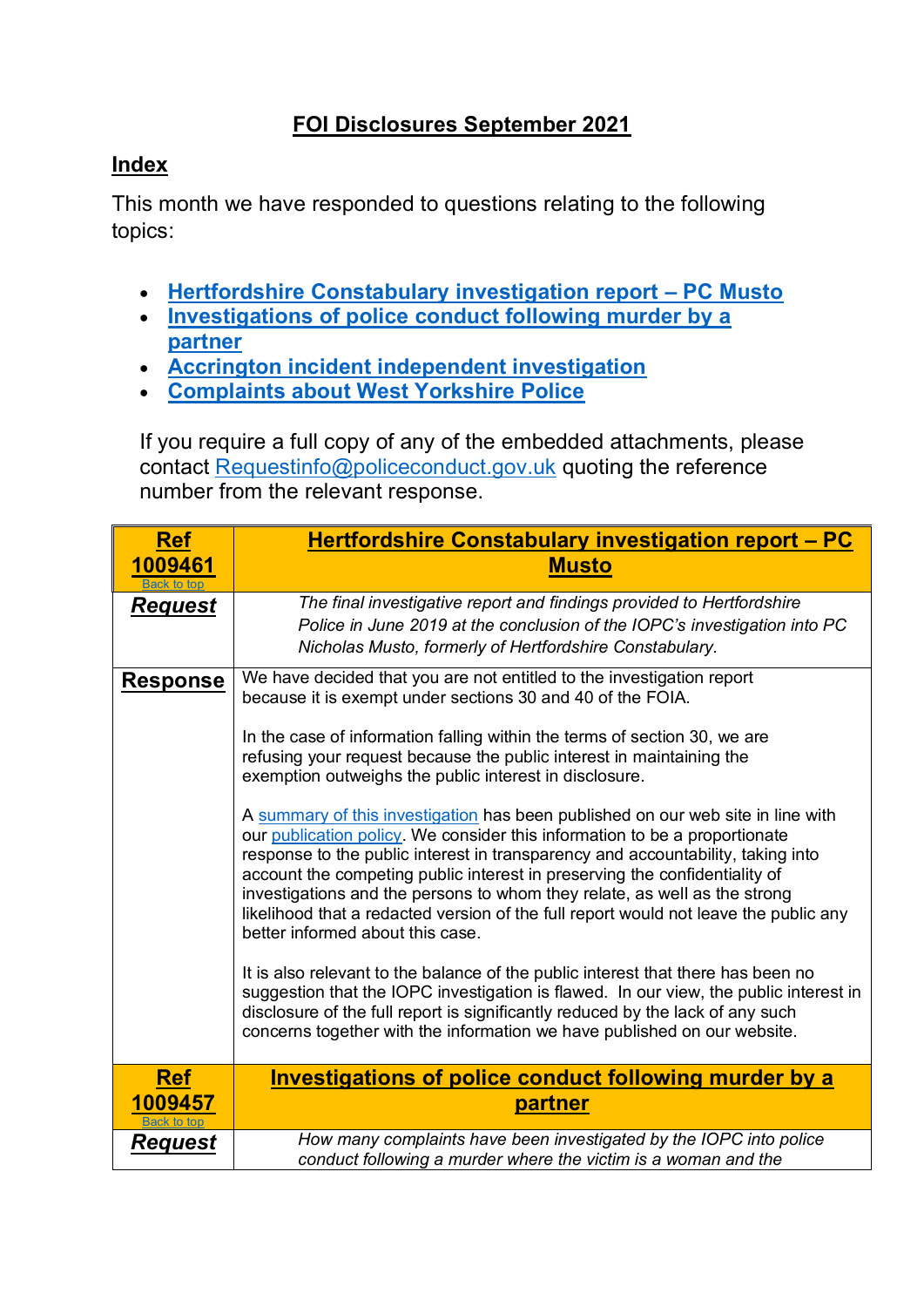<span id="page-1-0"></span>

|                       | suspected perpetrator is her partner or former partner? Please provide the<br>number of investigations since 2010                                                                                                                                                                                                                                                                                                                                                                                                                                                                                                                                                                                                                                                                                                                                              |
|-----------------------|----------------------------------------------------------------------------------------------------------------------------------------------------------------------------------------------------------------------------------------------------------------------------------------------------------------------------------------------------------------------------------------------------------------------------------------------------------------------------------------------------------------------------------------------------------------------------------------------------------------------------------------------------------------------------------------------------------------------------------------------------------------------------------------------------------------------------------------------------------------|
| <b>Response</b>       | The IOPC reports annually, on a financial year basis, deaths during or following<br>police contact. One category of death that is reported on is 'other deaths following<br>police contact'. These deaths are all, by definition, subject to an independent<br>investigation. <sup>1</sup> Within this category, the deaths are further grouped based on the<br>reason for contact with the police prior to their death and the most relevant group<br>for your request is 'domestic related'. <sup>2</sup> One of the fields we collect data on is the<br>classification of the death and the most relevant classification for your request is<br>'alleged murder' <sup>3</sup> . We also collect demographic data so we were able to further<br>refine the data down to domestic related deaths that were alleged murders, where<br>the deceased was female. |
|                       | The timeframe looked at for your request is deaths following police contact that<br>occurred between 2010/11 and 2020/21. We have not considered more recent<br>deaths, because the reporting of deaths within this category will be included in our<br>2021/22 report 'Deaths during or following police contact: Statistics for England<br>and Wales 2021/22. These cases are still in the process of being verified and<br>checked.                                                                                                                                                                                                                                                                                                                                                                                                                         |
|                       | During this period, there were 114 deaths following police contact that were<br>classed as domestic-related and involved the alleged murder of a woman. The<br>IOPC carried out 105 independent investigations in relation to these 114 deaths.<br>Although all the deaths were subject to independent investigation, they may not<br>have involved an investigation of a complaint or a conduct matter.                                                                                                                                                                                                                                                                                                                                                                                                                                                       |
|                       | As per our definition, domestic-related incidents may include those between<br>family members, such as incidents involving parents and their children. We have<br>assessed whether we are able to provide a dataset that exactly meets the<br>requirement of '[investigations] by the IOPC into police conduct following a murder<br>where the victim is a woman and the suspected perpetrator is her partner or<br>former partner'. However, there would be a considerable level of manual scrutiny<br>of case files required to confirm in how many of these deaths the suspected<br>perpetrator was the victim's partner or former partner. We have determined the<br>activities involved would exceed the cost limit, as prescribed by section 12 of the<br>FOIA and associated regulations.                                                               |
|                       | The classification of death is based on the information available at the time of<br>reporting, and we can only report on whether a murder was alleged at this time.<br>Whether a death was the result of a murder can only be determined by the courts.                                                                                                                                                                                                                                                                                                                                                                                                                                                                                                                                                                                                        |
| <u>Ref</u><br>1009501 | <b>Accrington incident independent investigation</b>                                                                                                                                                                                                                                                                                                                                                                                                                                                                                                                                                                                                                                                                                                                                                                                                           |
| <u>Request</u>        | You requested the investigation report relating to an independent<br>investigation following an incident in Accrington.                                                                                                                                                                                                                                                                                                                                                                                                                                                                                                                                                                                                                                                                                                                                        |
| <u>Response</u>       | This investigation is now complete and we are currently in the process of<br>preparing a summary of the investigation and our findings for publication in<br>line with our <b>Publication Policy.</b>                                                                                                                                                                                                                                                                                                                                                                                                                                                                                                                                                                                                                                                          |
|                       | We have decided that you are not entitled to the full investigation report<br>because it is exempt under sections 30 and 40 of the FOIA.                                                                                                                                                                                                                                                                                                                                                                                                                                                                                                                                                                                                                                                                                                                       |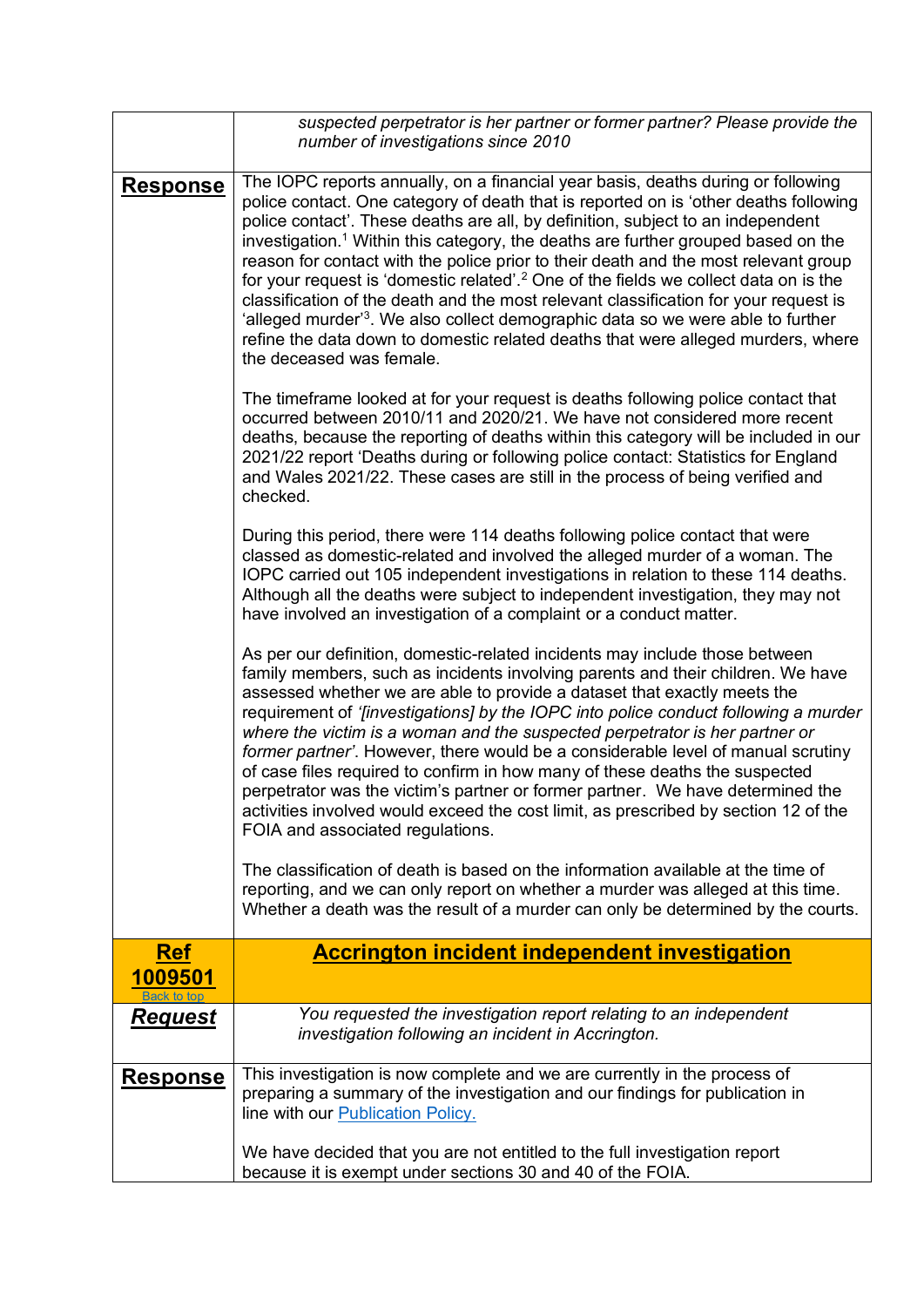<span id="page-2-0"></span>

|                                      | In the case of information falling within the terms of section 30, we are<br>refusing your request because the public interest in maintaining the<br>exemption outweighs the public interest in disclosure.<br>A publication decision has been made to produce a summarised version of the<br>investigation report which will result in significant details of this case being placed<br>into the public domain on our website in line with our publication policy. It is highly<br>likely, therefore, that the public interest in being properly informed about this case<br>will be met by this disclosure.<br>We consider this will be a proportionate response to the public interest in<br>transparency and accountability, taking into account the competing public interest<br>in preserving the confidentiality of investigations and the persons to whom they<br>relate. The level of redaction required to prepare the investigation report for<br>disclosure under the FOIA would result in information so heavily edited as to<br>make it difficult to read and follow and would not leave the public any better<br>informed about this case than the summary which is currently being worked on to<br>prepare it for publication.                                                                                                                                                                                                                                                                                                                   |
|--------------------------------------|------------------------------------------------------------------------------------------------------------------------------------------------------------------------------------------------------------------------------------------------------------------------------------------------------------------------------------------------------------------------------------------------------------------------------------------------------------------------------------------------------------------------------------------------------------------------------------------------------------------------------------------------------------------------------------------------------------------------------------------------------------------------------------------------------------------------------------------------------------------------------------------------------------------------------------------------------------------------------------------------------------------------------------------------------------------------------------------------------------------------------------------------------------------------------------------------------------------------------------------------------------------------------------------------------------------------------------------------------------------------------------------------------------------------------------------------------------------------------------------------------------------------------------------------------------------|
| <b>Ref</b><br>1009505<br>Back to top | <b>Complaints about West Yorkshire Police</b>                                                                                                                                                                                                                                                                                                                                                                                                                                                                                                                                                                                                                                                                                                                                                                                                                                                                                                                                                                                                                                                                                                                                                                                                                                                                                                                                                                                                                                                                                                                    |
| <b>Request</b>                       | Can you please confirm how many cases against West Yorkshire police<br>have been made in the last 3 years and how many have you upheld in the<br>claimants favour<br>What types of complaints were they?                                                                                                                                                                                                                                                                                                                                                                                                                                                                                                                                                                                                                                                                                                                                                                                                                                                                                                                                                                                                                                                                                                                                                                                                                                                                                                                                                         |
| <b>Response</b>                      | The data we hold in relation to your request is published on our website. The<br>IOPC collects complaints data from police forces and publishes an annual report,<br>the latest of which, for 2019/20, can be found here:<br>https://www.policeconduct.gov.uk/sites/default/files/Documents/statistics/complain<br>ts statistics 2019 20.pdf. We also produce quarterly bulletins specific to each<br>force on our website here: https://www.policeconduct.gov.uk/research-and-<br>learning/statistics/police-complaints-statistic. The data is the latest available. Our<br>complaints statistics reports include information about the number and type of<br>complaints made. They also set out how these complaints were subsequently<br>dealt with, and include demographic data about who complained and who the<br>complaint was about.<br>The Policing and Crime Act 2017 and supporting regulations introduced a number<br>of changes to the police complaints and disciplinary systems. These changes<br>came into effect on the 1 February 2020. The statistics and quarterly performance<br>data published here only contain information for complaints that have not been<br>affected by the Policing and Crime Act 2017, which are all complaints received<br>police forces in England and Wales prior to 1 February 2020. The bulletin relating<br>specifically to West Yorkshire Police is accessible on this page of our website:<br>https://policeconduct.gov.uk/tags/west-yorkshire-police<br>The quarterly bulletins report on the following: |